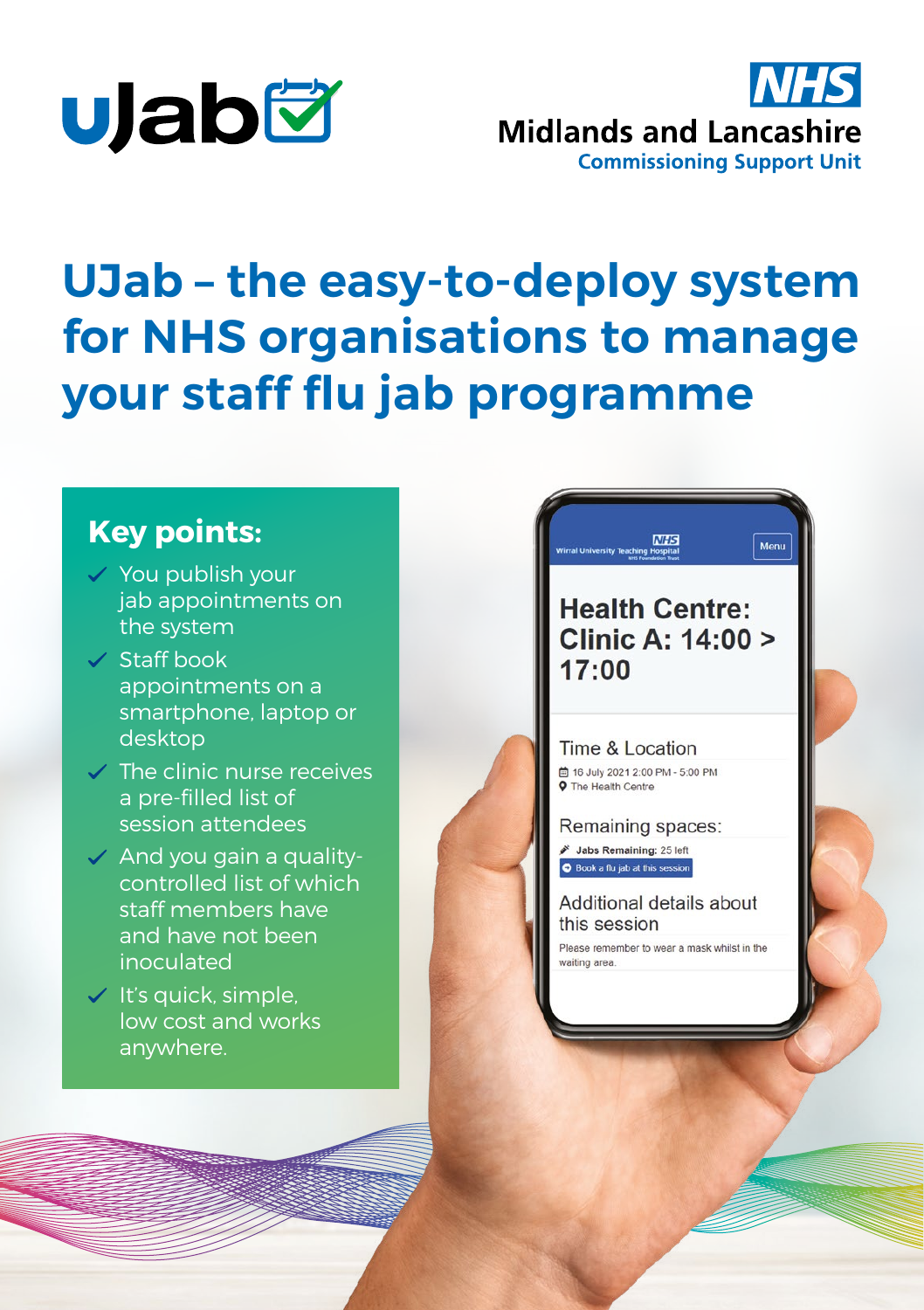

#### **Features**

- $\checkmark$  Set and change the appointment duration
- $\checkmark$  Release all dates onto the system, or just a few at a time, to avoid no-shows at distant appointments
- $\checkmark$  Your member of staff gets an email confirming their booking
- $\checkmark$  View or print a list of all session appointments with name, department and contact details
- $\checkmark$  Live management report lists jab take-up and attendance to target staff follow-ups
- $\checkmark$  Report provides up-to-date totals, listed by directorate, department or all
- $\checkmark$  Branded with your identity and any campaign material
- $\checkmark$  Works perfectly on smartphone. tablet, laptop and desktop.

#### **Save money**

Replace resource-intensive administrative processes with a modern online platform for in-house inoculation programmes with minimal staff overhead. UJab provides simple, effective control to a central point rather than several different members of staff and provides your employees with a seamless process that only takes seconds.

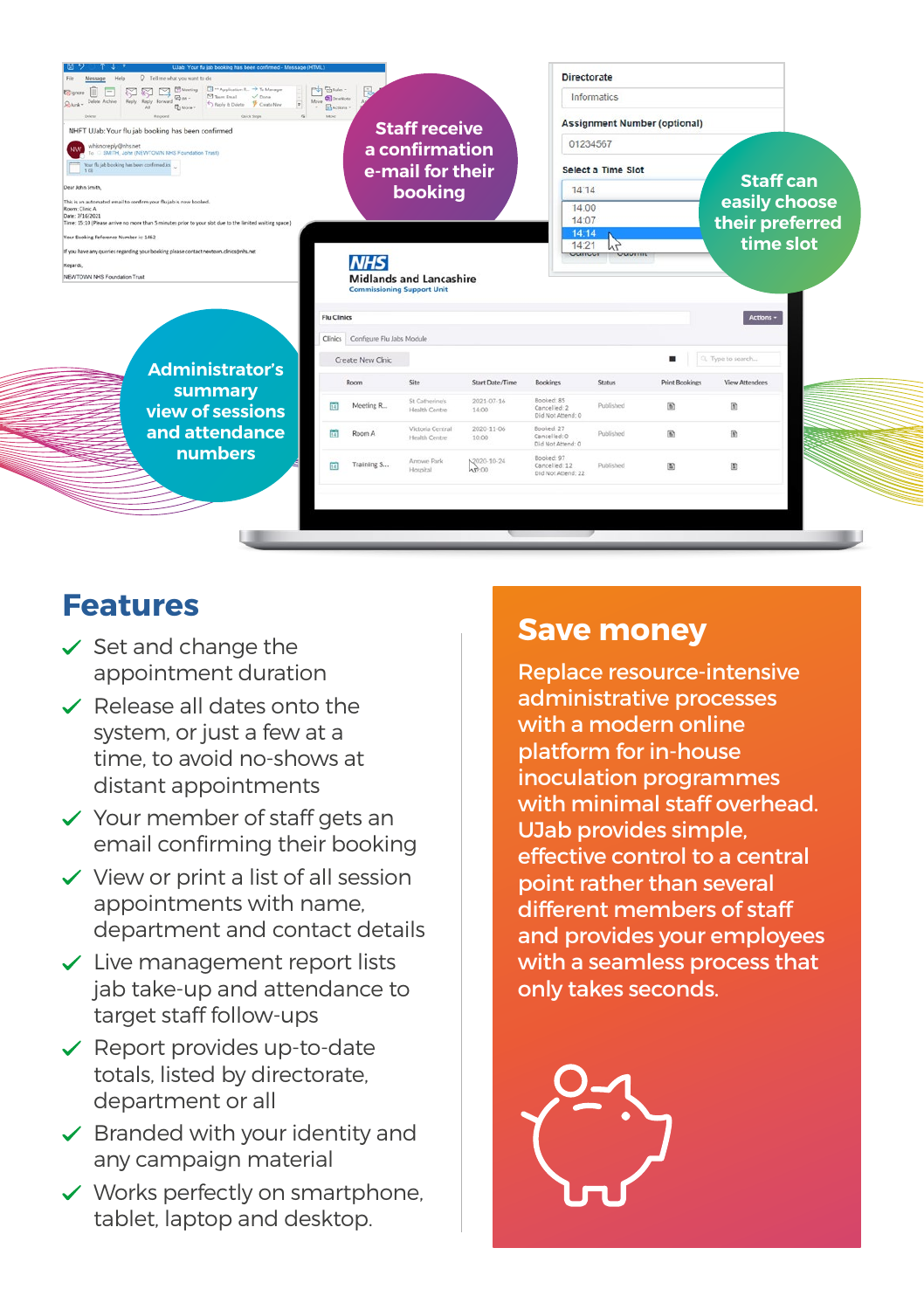### **Success with UJab**

**In autumn 2020, MLCSU was commissioned to rapidly develop a tailored booking solution to organise Wirral University Teaching Hospital (WUTH) NHS Foundation Trust's staff flu jab programme.** 

COVID-19 had made it unsafe to run the usual drop-in sessions with people waiting in a queue, and a solution was urgently needed to manage the annual inoculation process before winter arrived.

In a record time of just three weeks, we developed and launched UJab. Our online system successfully managed the flu jab process via a user-friendly app - saving time and effort for both the Trust's inoculation team and its 5,000 busy staff.

#### **To find out more, read the full story [here.](https://www.midlandsandlancashirecsu.nhs.uk/csu-case-study/rapidly-developing-a-bespoke-booking-system-for-flu-jabs/)**

### **Service**

- $\checkmark$  All information governance processes are covered: Data Protection Impact Assessment (DPIA), Data Processor Agreement (DPA), Business Continuity
- Full Service Level Agreement specific to UJab: guaranteed uptime, response targets, service management
- $\checkmark$  Direct access to the UJab Development Team
- $\checkmark$  For the NHS, by the NHS we share your values
- **Available now.**

|                                                                                                                        | 0000<br>000000<br>ö<br>0 <sub>0</sub> |                                   |
|------------------------------------------------------------------------------------------------------------------------|---------------------------------------|-----------------------------------|
| 21st July Flu Clinic - All Staff                                                                                       |                                       | <b>Easy clinic</b><br>setup, with |
| Flu Jab Clinic Details                                                                                                 | Times<br>Info                         | easy to set<br>appointment        |
| Start Date *<br>Enter the start date and time<br>for this clinic.                                                      | 2021-07-21 15:00                      | duration                          |
|                                                                                                                        | X Clear Date                          |                                   |
| End Date *<br>Enter the date and time when<br>this clinic finishes.                                                    | 2021-07-21 16:30                      | $\mathbb{G}$                      |
|                                                                                                                        | X Clear Date                          |                                   |
| Room <sup>*</sup>                                                                                                      | Room One                              |                                   |
| Enter the room where the<br>clinic will take place.                                                                    |                                       |                                   |
| Site                                                                                                                   | St Catherine's Health Centre          |                                   |
| Choose a site where the clinic<br>will take place                                                                      |                                       |                                   |
| <b>Slot Duration</b> *<br>Please enter the number of<br>minutes per slot. 7 mins is the<br>initial guidance due to PPE | 8                                     |                                   |
|                                                                                                                        |                                       |                                   |

You may only use UJab for a few months of the year, but it will make a huge difference to the efficiency of your staff vaccination programme.